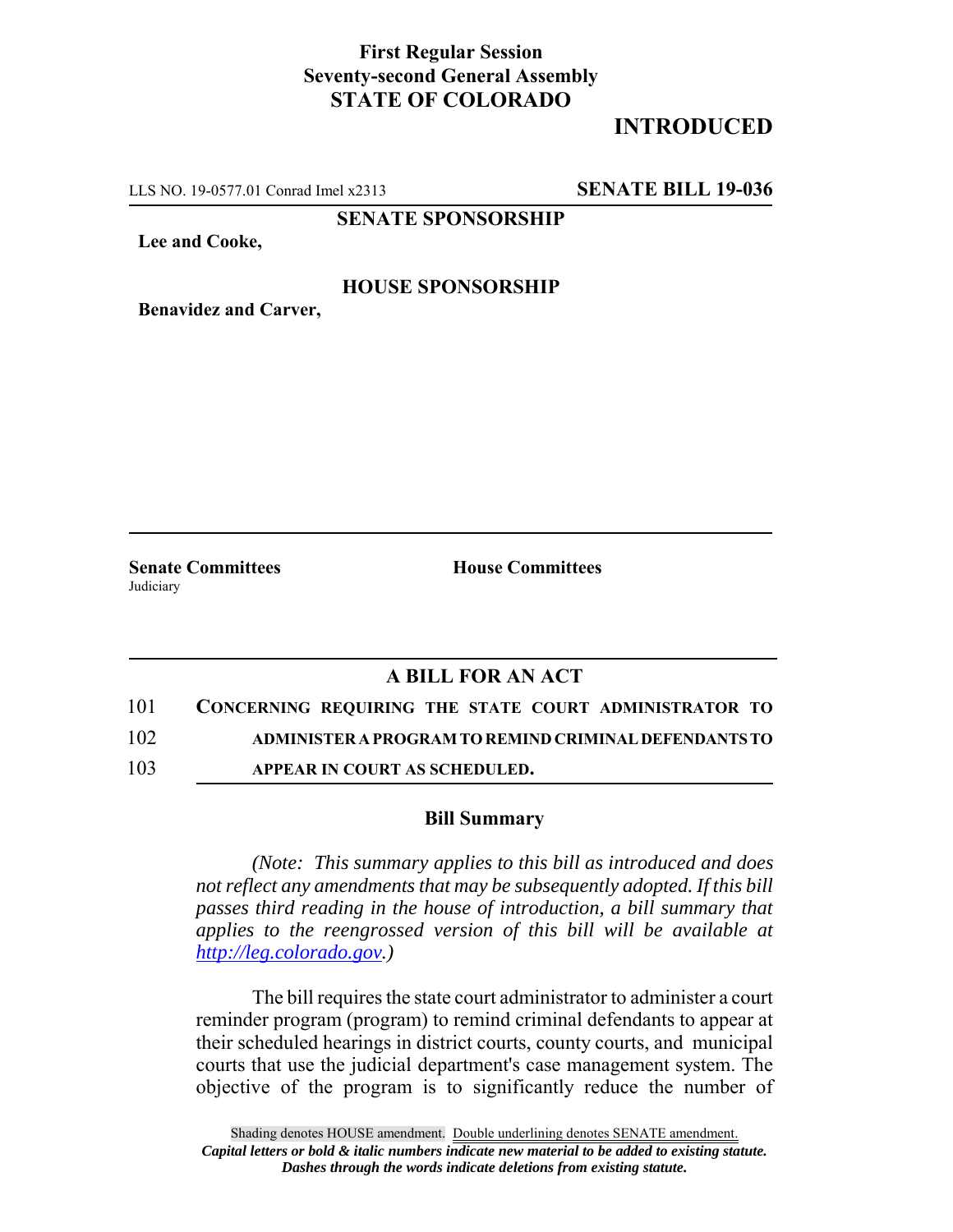defendants who are committed to the custody of a county jail solely as a result of their failure to appear in court. The judicial department is required to include information about the program in its annual report to the general assembly.

 *Be it enacted by the General Assembly of the State of Colorado:* **SECTION 1.** In Colorado Revised Statutes, 13-3-101, **amend** (1); and **add** (11) as follows: **13-3-101. State court administrator - definition - repeal.** (1) There is created, pursuant to section 5 (3) of article VI of the state 6 constitution, the position of state court administrator, who shall be IS appointed by the justices of the supreme court at such compensation as 8 shall be IS determined by them. The state court administrator is responsible to the supreme court, and IN ADDITION TO THE DUTIES DESCRIBED WITHIN THIS SECTION, THE STATE COURT ADMINISTRATOR shall 11 perform such THE duties as assigned to him OR HER by the chief justice and the supreme court. 13 (11) (a) (I) ON AND AFTER JANUARY 1, 2020, THE STATE COURT ADMINISTRATOR SHALL ADMINISTER A COURT REMINDER PROGRAM IN AT LEAST FOUR JUDICIAL DISTRICT COURTS TO REMIND CRIMINAL DEFENDANTS TO APPEAR AT EACH OF THEIR SCHEDULED CRIMINAL COURT APPEARANCES. THE OBJECTIVE OF SUCH REMINDERS IS TO SIGNIFICANTLY REDUCE THE NUMBER OF CRIMINAL DEFENDANTS WHO ARE COMMITTED TO THE CUSTODY OF A COUNTY JAIL SOLELY AS A RESULT OF THEIR FAILURE 20 TO APPEAR IN COURT. NO LATER THAN JULY 1, 2020, THE PROGRAM MUST BE ADMINISTERED IN EVERY ELIGIBLE COURT, AS DEFINED IN SUBSECTION (11)(h) OF THIS SECTION, IN THE STATE.

- 
- **(II) THE STATE COURT ADMINISTRATOR SHALL ISSUE A REQUEST**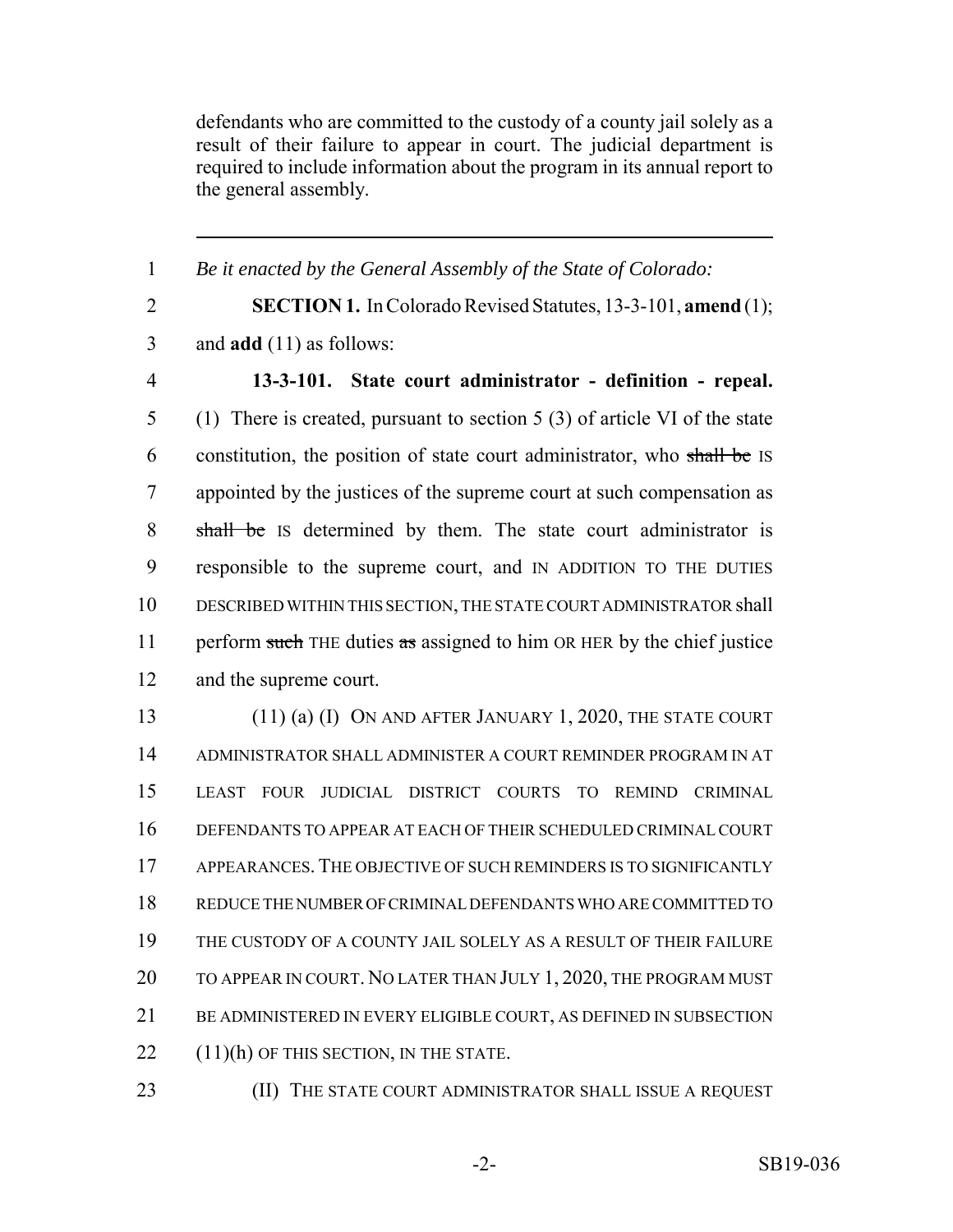FOR PROPOSAL TO CHOOSE A THIRD-PARTY VENDOR TO DEVELOP AND OPERATE THE COURT REMINDER PROGRAM. AT THE CONCLUSION OF THE REQUEST FOR PROPOSAL PROCESS, THE STATE COURT ADMINISTRATOR MAY CHOOSE TO DEVELOP AND OPERATE THE PROGRAM WITHOUT UTILIZING A THIRD-PARTY VENDOR.

 (b) IN ADMINISTERING THE PROGRAM, THE STATE COURT ADMINISTRATOR SHALL PRIORITIZE THE USE OF TEXT MESSAGES TO REMIND CRIMINAL DEFENDANTS WITH THE CAPACITY TO RECEIVE TEXT MESSAGES, UNLESS AND UNTIL A MORE EFFECTIVE TECHNOLOGICAL MEANS 10 OF REMINDING DEFENDANTS BECOMES AVAILABLE. IN ADDITION, OR WHEN A DEFENDANT IS UNABLE TO RECEIVE TEXT MESSAGES, THE STATE COURT ADMINISTRATOR, AT HIS OR HER DISCRETION, MAY ALSO USE OTHER COMMUNICATION METHODS, INCLUDING TELEPHONE, E-MAIL, OR OTHER INTERNET-BASED TECHNOLOGY TO REMIND DEFENDANTS OF COURT DATES.

(c) THE PROGRAM MUST:

 (I) PROVIDE AT LEAST TWO TEXT MESSAGE REMINDERS FOR ALL COURT APPEARANCES FOR CRIMINAL DEFENDANTS IN AN ELIGIBLE COURT WITH THE CAPACITY TO RECEIVE TEXT MESSAGES AND FOR WHOM THE STATE COURT ADMINISTRATOR HAS A WORKING MOBILE TELEPHONE NUMBER.THE REMINDERS MUST INCLUDE AT LEAST THE DATE, LOCATION, AND TIME OF THE COURT APPEARANCE AND CONTACT INFORMATION FOR 22 OUESTIONS RELATED TO THE COURT APPEARANCE.

**(II) PROVIDE AN ALERT TO DEFENDANTS WHO MISS COURT WHEN** 24 A WARRANT IS ISSUED FOR THAT DEFENDANT'S ARREST;

 (III) IDENTIFY EACH INSTANCE IN WHICH A CRIMINAL DEFENDANT WAS SENT A TEXT MESSAGE REMINDER TO A WORKING MOBILE TELEPHONE NUMBER;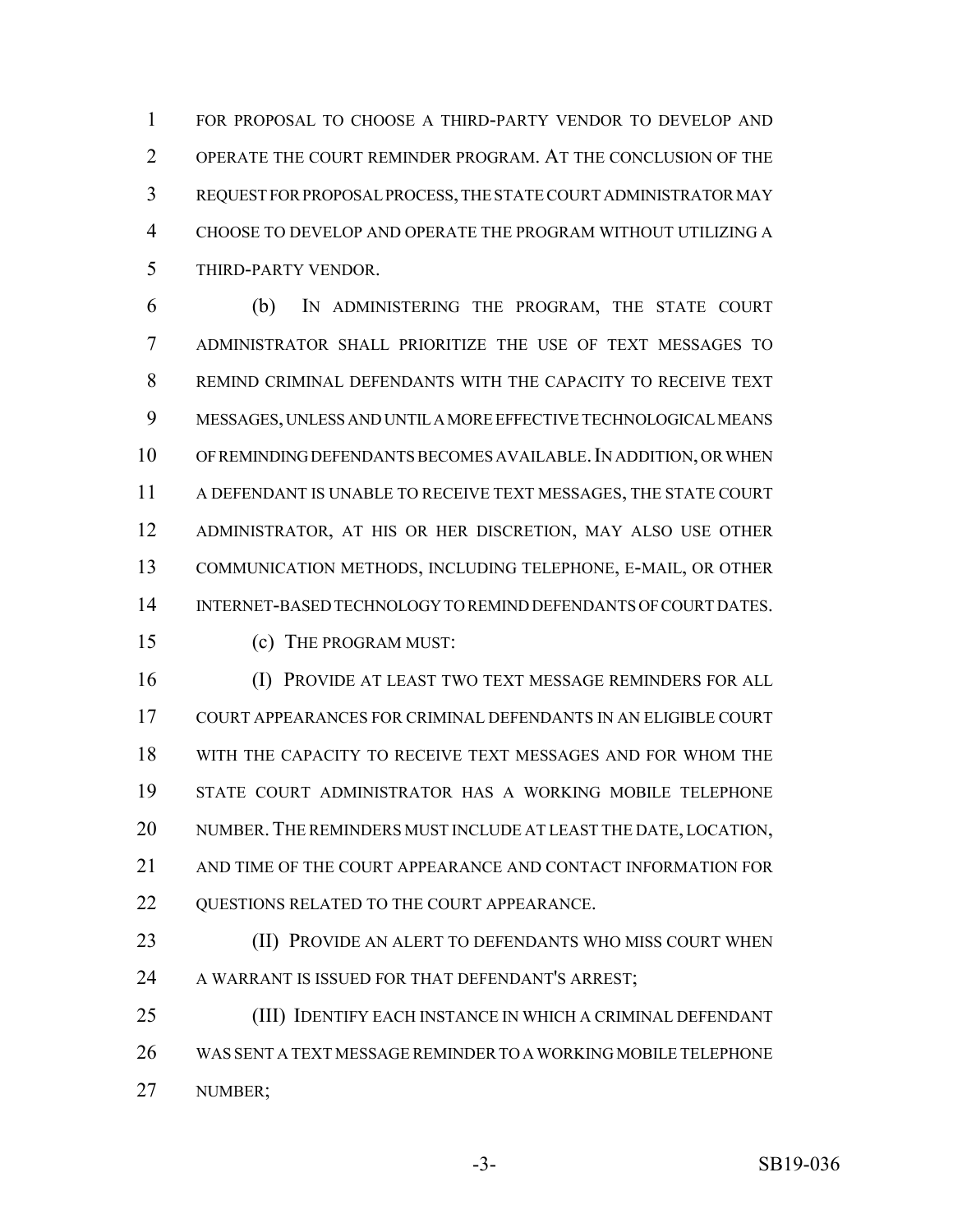(IV) IDENTIFY DEFENDANTS WITH UPCOMING COURT APPEARANCES WHO CANNOT BE REACHED AND, AS RESOURCES ALLOW, ATTEMPT TO ACQUIRE CURRENT CONTACT INFORMATION; AND

 (V) COLLECT DATA CONCERNING THE NUMBER OF CRIMINAL DEFENDANTS WHO FAIL TO APPEAR AT THEIR SCHEDULED COURT APPEARANCES DESPITE HAVING BEEN SENT ONE OR MORE REMINDERS TO A WORKING TELEPHONE NUMBER.

8 (d) EACH ELIGIBLE COURT SHALL UTILIZE THE REMINDER SERVICES OF THE STATE COURT ADMINISTRATOR DESCRIBED IN THIS SUBSECTION (11) UNLESS THE COURT CHOOSES TO OPT OUT AND HAS ITS OWN PROCEDURE FOR USING TEXT MESSAGING TO REMIND ALL CRIMINAL DEFENDANTS TO APPEAR AT THEIR SCHEDULED COURT APPEARANCES.

 (e) ON AND AFTER JANUARY 1, 2020, THE STATE COURT ADMINISTRATOR SHALL TRACK DATA IN EACH ELIGIBLE COURT CONCERNING THE FAILURE OF CRIMINAL DEFENDANTS TO APPEAR FOR THEIR SCHEDULED COURT APPEARANCES.

 (f) IN ITS ANNUAL REPORT TO THE COMMITTEES OF REFERENCE PURSUANT TO SECTION 2-7-203, THE JUDICIAL DEPARTMENT SHALL INCLUDE INFORMATION CONCERNING THE ACTIVITIES OF THE STATE COURT ADMINISTRATOR PURSUANT TO THIS SUBSECTION (11). TO THE EXTENT PRACTICABLE, THE REPORT MUST INCLUDE:

 (I) THE NUMBER OF REMINDERS SENT TO A CRIMINAL DEFENDANT'S WORKING TELEPHONE NUMBER IN EACH ELIGIBLE COURT;

**(II)** THE NUMBER OF CRIMINAL DEFENDANTS IN EACH ELIGIBLE COURT WHO FAILED TO APPEAR FOR A COURT HEARING;

26 (III) THE NUMBER OF CRIMINAL DEFENDANTS IN EACH ELIGIBLE COURT WHO WERE SENT A REMINDER TO A WORKING TELEPHONE NUMBER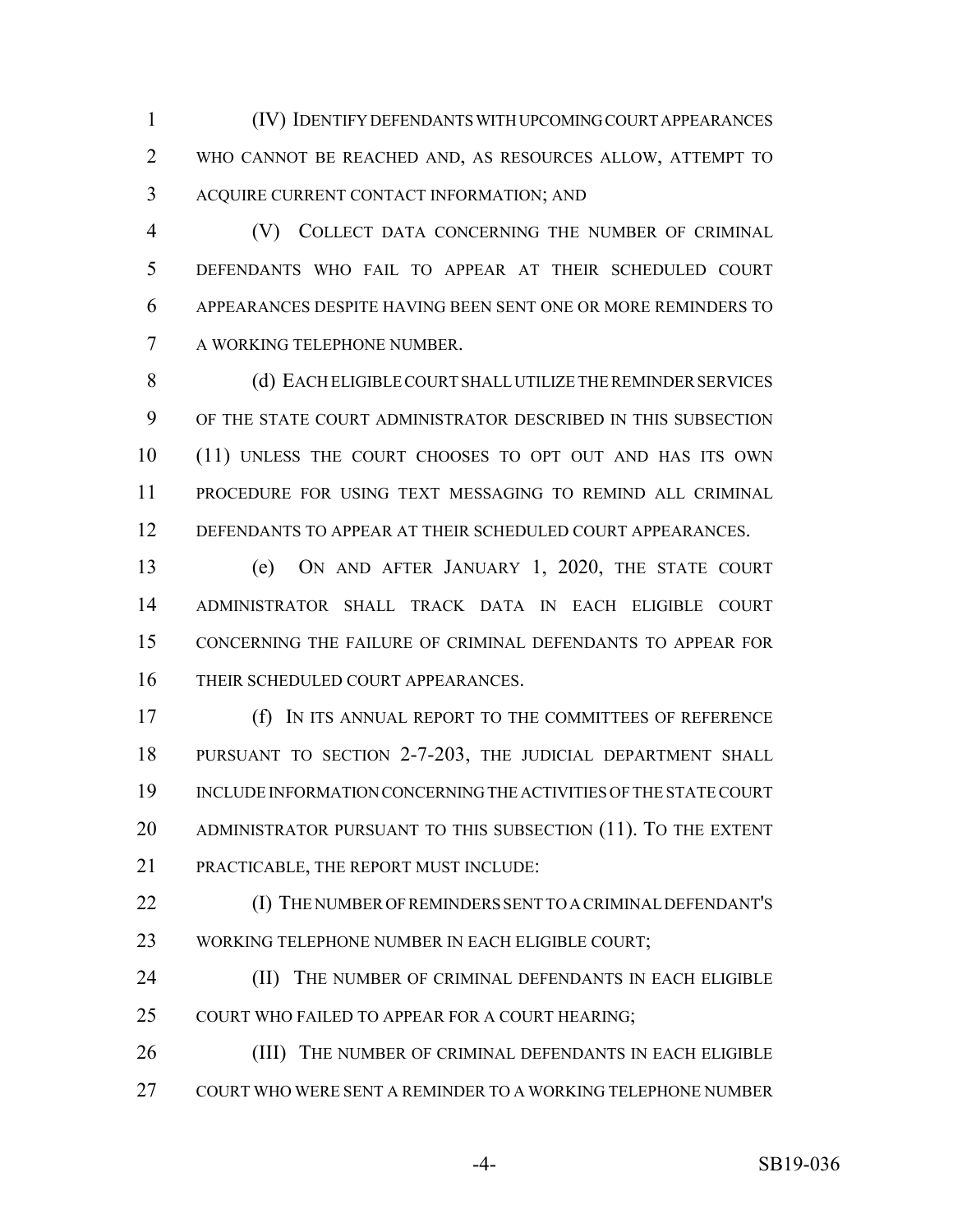FROM THE PROGRAM BUT WHO NONETHELESS FAILED TO APPEAR FOR A COURT HEARING; AND

 (IV) ANY OTHER DATA COLLECTED BY THE STATE COURT ADMINISTRATOR THAT THE STATE COURT ADMINISTRATOR DETERMINES TO BE USEFUL TO THE GENERAL ASSEMBLY IN ASSESSING THE EFFECTIVENESS OF THE PROGRAM AT REDUCING THE NUMBER OF CRIMINAL DEFENDANTS WHO FAIL TO APPEAR FOR THEIR COURT APPEARANCES AND REDUCING THE NUMBER OF CRIMINAL DEFENDANTS WHO ARE JAILED FOR FAILURE TO APPEAR AT A COURT APPEARANCE.

 (g) NOTHING IN THIS SUBSECTION (11) CREATES A RIGHT FOR ANY CRIMINAL DEFENDANT TO RECEIVE A REMINDER FROM THE PROGRAM.

 (h) AS USED IN THIS SUBSECTION (11), "ELIGIBLE COURT" MEANS A DISTRICT COURT, COUNTY COURT, OR MUNICIPAL COURT THAT USES THE INTEGRATED COLORADO ONLINE NETWORK THAT IS THE JUDICIAL DEPARTMENT'S CASE MANAGEMENT SYSTEM.

 **SECTION 2.** In Colorado Revised Statutes, 16-5-206, **amend** 17 (2)(b); and **add** (2)(g) as follows:

 **16-5-206. Summons in lieu of warrant.** (2) If a summons is issued in lieu of a warrant under this section:

20 (b) It shall state the name of the person summoned, and his 21 address THE PERSON'S ADDRESS, AND THE PERSON'S MOBILE TELEPHONE NUMBER.

 (g) IT SHALL ADVISE THE PERSON SUMMONED THAT THE PERSON'S CONTACT INFORMATION MAY BE USED TO REMIND THE PERSON OF FUTURE COURT DATES UNLESS THE PERSON OBJECTS BY CHECKING AN OBJECTION 26 BOX ON THE SUMMONS.

**SECTION 3. Act subject to petition - effective date.** Section 2